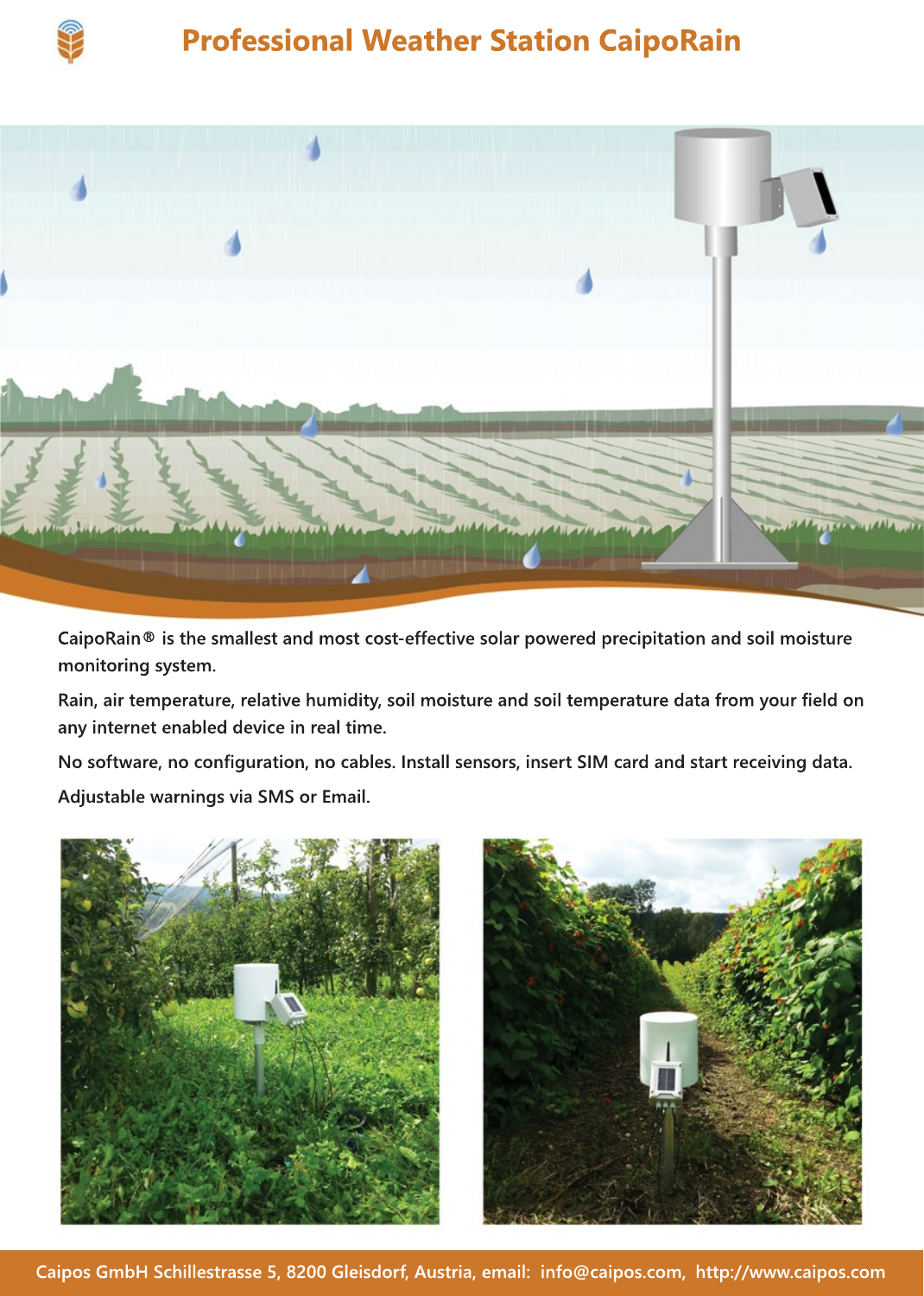

## **Advantages of CaipoRain**

## **State of the Art Technology**

**Only latest developments in wired/wireless measurements and data transfer technologies.**

## **High Accuracy**

**Best in class rain gauge delivers high accuracy, reliability and long term stability with minimal maintenance.**

## **Wide Range of Sensors**

**CaipoRain supports many different sensors out of the box.** 

#### **Warnings**

**CaipoRain sends warning via SMS or email when rain intensity reaches user defined value. Warning thresholds are adjustable via web interface.**

## **Data Transfer to Central Web Platform**

**CaipoRain transfers data directly to Caipos web server or to customer's web server. Transfer interval is adjustable. Data can be sent to 4 servers configurable by user via web interface.**

## **Soil Moisture Calibration**

**User defined calibration equations can be set for all volumetric soil moisture sensors via web interface.**

#### **Ultra-Low Power Consumption**

**CaipoRain has very low power consumption and can operate in shadow or cloudy weather for more than 3 months.**

#### **Reliability**

**CaipoRain can operate under harsh weather and in difficult environmental conditions.** 

#### **Low Cost**

**Small form factor, low power consumption and minimal maintenance make CaipoRain one of the most cost-effective solutions.**

#### **Easy and Fast Installation**

**CaipoRain is delivered fuly configured and ready to use. Customer only needs to install sensors and insert a SIM card.**

## **Web Aplication**

**Free of charge cloud web application shows real time data in graphical and tabular form and allows remote configuration of all parameters. Works with all desktop and mobile internet enabled devices.**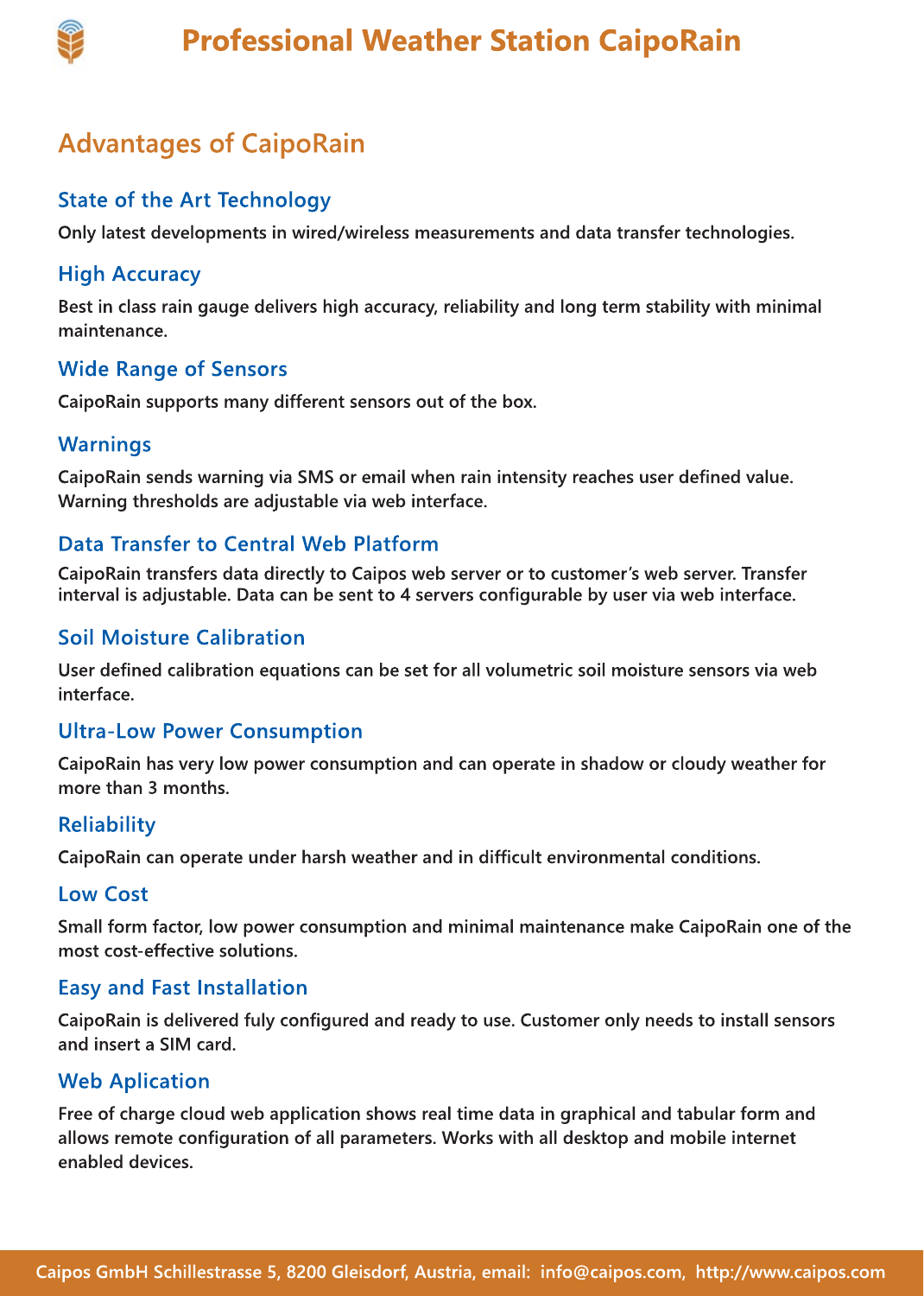

## **Sensors Options for CaipoRain**



**Soil Moisture Z100**



**Soil Temperature Leaf Wetness**





**Air Temp. & Rel. Humidity**





**Soil Moisture 10HS**



**Solar Radiation Air Pressure CO2 Sensor**



**Soil Moisture EC5**





**WInd Sensor**



**PR2/4 Soil Moisture Probe 3 x Watermarks**